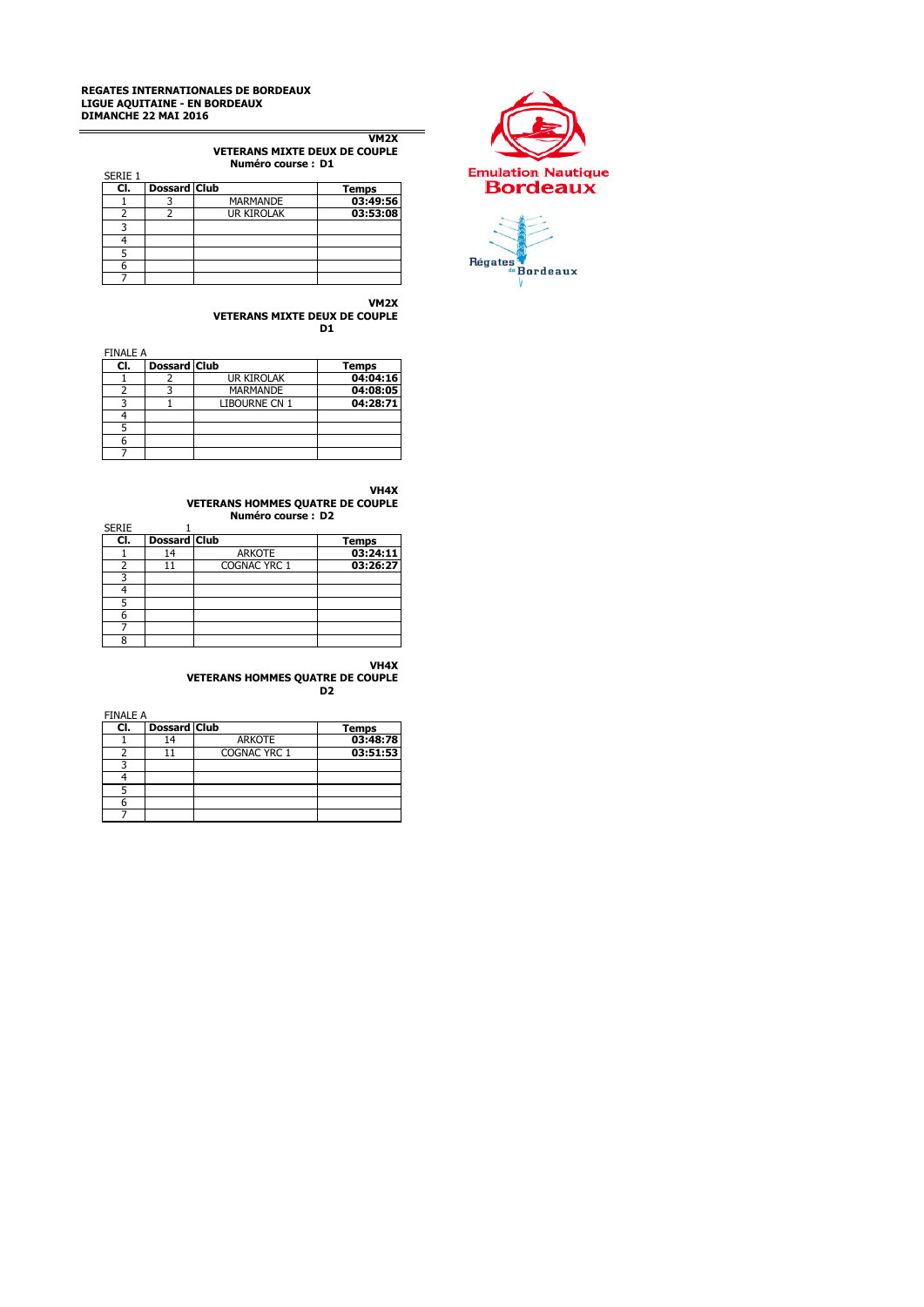#### **J14F1X FEMME MINIME UN EN COUPLE Numéro course : D3**

| SERIE Z |                     |                      |          |
|---------|---------------------|----------------------|----------|
| CI.     | <b>Dossard Club</b> |                      | Temps    |
|         |                     | <b>BORDEAUX EN 1</b> | 04:47:66 |
|         | 23                  | <b>SAINTES</b>       | 04:51:65 |
|         | 19                  | NANTES UNIVERSITE 2  | 05:01:91 |
|         | 22                  | MARMANDE             | 05:10:53 |
|         |                     |                      |          |
|         |                     |                      |          |

**J14F1X FEMME MINIME UN EN COUPLE D3**

 $\overline{a}$ 

| <b>FINALE B</b> |                     |                     |              |
|-----------------|---------------------|---------------------|--------------|
| CI.             | <b>Dossard Club</b> |                     | <b>Temps</b> |
|                 | 18                  | NANTES UNIVERSITE 1 | 05:29:40     |
|                 | 22                  | <b>MARMANDE</b>     | 05:39:39     |
| ิว              |                     |                     |              |
|                 |                     |                     |              |
|                 |                     |                     |              |
| 6               |                     |                     |              |
|                 |                     |                     |              |

**J14F1X FEMME MINIME UN EN COUPLE D3**

FINALE A

| CI. | <b>Dossard Club</b> |                      | Temps    |
|-----|---------------------|----------------------|----------|
|     | 20                  | UR KIROLAK           | 04:45:22 |
|     | 21                  | <b>BORDEAUX EN 1</b> | 05:02:33 |
|     | 24                  | ST FOY               | 05:09:01 |
|     | 23                  | <b>SAINTES</b>       | 05:13:72 |
|     | 16                  | <b>LANGON SN 1</b>   | 05:16:28 |
| n   |                     |                      |          |
|     |                     |                      |          |

**J14F 4X+**

**FEMME MIMIME QUATRE DE COUPLE BARRE Numéro course : D4**

|         |                     | NUMERO COURSE : D4  |          |
|---------|---------------------|---------------------|----------|
| SERIE 1 |                     |                     |          |
| CI.     | <b>Dossard Club</b> |                     | Temps    |
|         | 34                  | SOUSTONS AC 1       | 03:58:38 |
| 2       | 31                  | LIBOURNE CN 1       | 04:03:24 |
| 3       | 35                  | VILLENEUVE AV 1     | 04:04:50 |
|         | 33                  | SAINTE LIVRADE AV 1 | 04:17:34 |
| 5       | 36                  | <b>MARMANDE</b>     | 04:26:03 |
| 6       | 37                  | <b>VILLENEUVE 2</b> | 04:47:24 |
|         |                     |                     |          |

**J14F 4X+ FEMME MIMIME QUATRE DE COUPLE BARRE D4**

| <b>FINALE A</b> |              |                      |              |
|-----------------|--------------|----------------------|--------------|
| CI.             | Dossard Club |                      | <b>Temps</b> |
|                 | 31           | <b>LIBOURNE CN 1</b> | 04:11:13     |
|                 | 35           | VILLENEUVE AV 1      | 04:11:88     |
| 3               | 34           | SOUSTONS AC 1        | 04:25:08     |
|                 | 33           | SAINTE LIVRADE AV 1  | 04:29:05     |
|                 | 36           | <b>MARMANDE</b>      | 04:41:00     |
| 6               | 37           | <b>VILLENEUVE 2</b>  | 05:07:77     |
|                 |              |                      |              |

| Serie 1 |                     |                                  |               |    |           | CLASSEMENT GENERAL JF14 1X |             |            |
|---------|---------------------|----------------------------------|---------------|----|-----------|----------------------------|-------------|------------|
| CI.     | Dossard Club        |                                  | <b>Temps</b>  |    | Doss Club |                            | Temps       |            |
|         | 20                  | UR KIROLAK                       | 04:37:82      |    | 20        | <b>UR KIROLAK</b>          | 04:37:82 FA |            |
|         | 24                  | ST FOY                           | 04:53:81      | ำ  | 21        | <b>BORDEAUX EN 1</b>       | 04:47:66 FA |            |
|         | 16                  | LANGON SN 1                      | 04:54:62      | 3I | 23        | <b>SAINTES</b>             | 04:51:65 FA |            |
| 4       | 18                  | NANTES UNIVERSITE 1              | 05:13:83      | 4  | 24        | ST FOY                     | 04:53:81 FA |            |
| 5       |                     |                                  |               | 5  | 16        | LANGON SN 1                | 04:54:62 FA |            |
| 6       |                     |                                  |               | 6  | 19        | NANTES UNIVERSITE 2        | 05:01:91 FA |            |
|         |                     |                                  | <b>J14F1X</b> |    | 22        | <b>MARMANDE</b>            | 05:10:53 FB |            |
|         |                     | <b>FEMME MINIME UN EN COUPLE</b> |               | 8  | 18        | NANTES UNIVERSITE 1        | 05:13:83 FB |            |
|         |                     | Numéro course: D3                |               | 9  |           |                            |             | IFB        |
| Serie 2 |                     |                                  |               | 10 |           |                            |             | IFB        |
| CI.     | <b>Dossard Club</b> |                                  | Temps         | 11 |           |                            |             | <b>IFB</b> |
|         | 21                  | <b>BORDEAUX EN 1</b>             | 04:47:66      | 12 |           |                            |             | IFB        |
|         |                     |                                  |               |    |           |                            |             |            |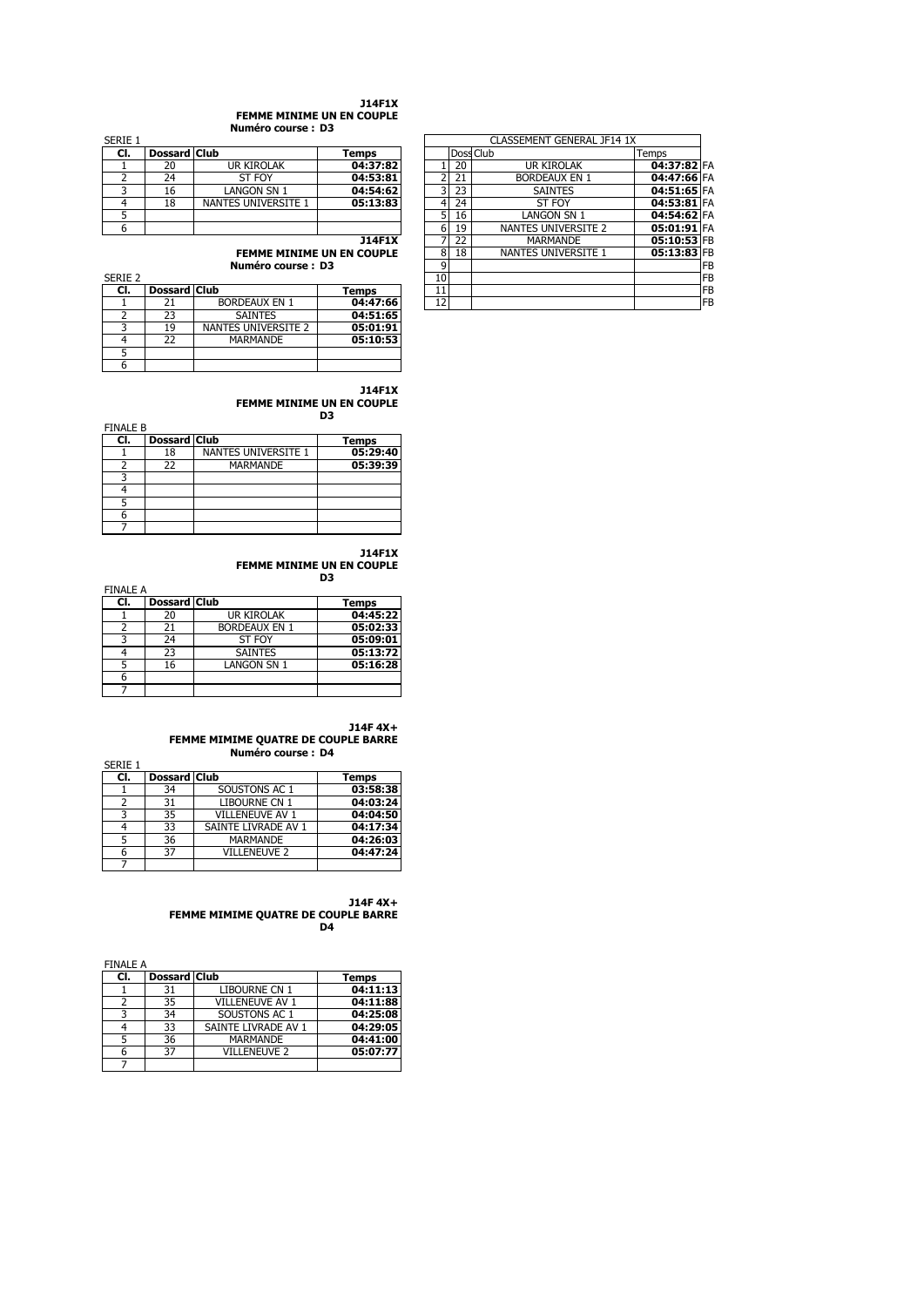#### **J14H2X HOMME MINIMES DEUX DE COUPLE**

**Numéro course : D5**

|         |                     | NUMER COUPS . DJ      |          |  |    |                            |       |
|---------|---------------------|-----------------------|----------|--|----|----------------------------|-------|
| SERIE 1 |                     |                       |          |  |    | CLASSEMENT GENERAL J14H 2X |       |
| CI.     | <b>Dossard Club</b> |                       | Temps    |  |    | Doss Club                  | Temps |
|         |                     | SAINTES 1             | 03:57:65 |  |    | SAINTES 1                  | 03    |
|         | 44                  | LA REOLE AS 1         | 04:26:68 |  | 49 | SOUSTONS AC 1              | 03    |
|         | 40                  | <b>CASTILLON RC 1</b> | 04:30:86 |  | 47 | SAINTE LIVRADE AV 1        | 04    |
|         | 58                  | SAINTES <sub>2</sub>  | 05:13:95 |  | 55 | <b>MARMANDE 1</b>          | 04    |
|         |                     |                       |          |  | 44 | LA REOLE AS 1              | 04    |
|         |                     |                       |          |  |    |                            |       |

| SERIE 2 |                     |                    |              |
|---------|---------------------|--------------------|--------------|
| CI.     | <b>Dossard Club</b> |                    | <b>Temps</b> |
|         | 56                  | <b>MARMANDE 2</b>  | 04:29:91     |
|         | 45                  | <b>MARANS AV 1</b> | 04:36:79     |
|         | 59                  | <b>SAINTES 3</b>   | 04:49:73     |
|         |                     | SOUSTONS AC 3      | 05:27:92     |
|         |                     |                    |              |
|         |                     |                    |              |

| SERIE 1 | CLASSEMENT GENERAL J14H 2X |                              |               |    |           |                       |             |           |
|---------|----------------------------|------------------------------|---------------|----|-----------|-----------------------|-------------|-----------|
| CI.     | <b>Dossard Club</b>        |                              | Temps         |    | Doss Club |                       | Temps       |           |
|         | 57                         | <b>SAINTES 1</b>             | 03:57:65      |    | 57        | <b>SAINTES 1</b>      | 03:57:65 FA |           |
| 2       | 44                         | LA REOLE AS 1                | 04:26:68      | 2  | 49        | SOUSTONS AC 1         | 03:59:89 FA |           |
| 3       | 40                         | <b>CASTILLON RC 1</b>        | 04:30:86      | 3  | 47        | SAINTE LIVRADE AV 1   | 04:06:28 FA |           |
| 4       | 58                         | SAINTES 2                    | 05:13:95      | 4  | 55        | <b>MARMANDE 1</b>     | 04:23:32 FA |           |
| 5       |                            |                              |               | 5  | 44        | LA REOLE AS 1         | 04:26:68 FA |           |
| 6       |                            |                              |               | 6  | 56        | <b>MARMANDE 2</b>     | 04:29:91 FA |           |
|         |                            |                              | <b>J14H2X</b> | 7  | 40        | <b>CASTILLON RC 1</b> | 04:30:86 FB |           |
|         |                            | HOMME MINIMES DEUX DE COUPLE |               | 8  | 45        | <b>MARANS AV 1</b>    | 04:36:79 FB |           |
|         |                            | Numéro course: D5            |               | 9  | 48        | SAINTE LIVRADE AV 2   | 04:48:01 FB |           |
| Serie 2 |                            |                              |               | 10 | 59        | <b>SAINTES 3</b>      | 04:49:73 FB |           |
| CI.     | <b>Dossard Club</b>        |                              | Temps         | 11 | 52        | <b>UR KIROLAK</b>     | 04:54:78 FB |           |
|         | 56                         | <b>MARMANDE 2</b>            | 04:29:91      | 12 | 58        | SAINTES <sub>2</sub>  | 05:13:95 FB |           |
| 2       | 45                         | <b>MARANS AV 1</b>           | 04:36:79      | 13 | 51        | SOUSTONS AC 3         | 05:27:92 FC |           |
| 3       | 59                         | <b>SAINTES 3</b>             | 04:49:73      | 14 | 46        | <b>MARANS AV 2</b>    | 05:45:43 FC |           |
| 4       | 51                         | SOUSTONS AC 3                | 05:27:92      | 15 | 53        | <b>BORDEAUX EN 1</b>  | 05:49:15 FC |           |
| 5       |                            |                              |               | 16 |           |                       |             | FC.       |
| 6       |                            |                              |               | 17 |           |                       |             | FC        |
|         |                            |                              | <b>J14H2X</b> | 18 |           |                       |             | <b>FC</b> |
|         |                            |                              |               |    |           |                       |             |           |

**HOMME MINIMES DEUX DE COUPLE Numéro course : D5**

| SERIE 3 |                     |                     |              |
|---------|---------------------|---------------------|--------------|
| CI.     | <b>Dossard Club</b> |                     | <b>Temps</b> |
|         | 49                  | SOUSTONS AC 1       | 03:59:89     |
|         | 48                  | SAINTE LIVRADE AV 2 | 04:48:01     |
|         | 52                  | <b>UR KIROLAK</b>   | 04:54:78     |
|         |                     |                     |              |
|         |                     |                     |              |
|         |                     |                     |              |

SERIE 4

| CI. | <b>Dossard Club</b> |                      | <b>Temps</b> |
|-----|---------------------|----------------------|--------------|
|     | 47                  | SAINTE LIVRADE AV 1  | 04:06:28     |
|     | 55                  | <b>MARMANDE 1</b>    | 04:23:32     |
|     | 46                  | <b>MARANS AV 2</b>   | 05:45:43     |
|     | 53                  | <b>BORDEAUX EN 1</b> | 05:49:15     |
|     |                     |                      |              |
|     |                     |                      |              |

## **J14H2X**

### **HOMME MINIMES DEUX DE COUPLE D5**

FINALE C

| CI. | <b>Dossard Club</b> |                      | Temps    |
|-----|---------------------|----------------------|----------|
|     |                     | SOUSTONS AC 3        | 05:42:61 |
|     | 53                  | <b>BORDEAUX EN 1</b> | 06:10:08 |
|     |                     |                      |          |
|     |                     |                      |          |
|     |                     |                      |          |
|     |                     |                      |          |
|     |                     |                      |          |

#### **J14H2X HOMME MINIMES DEUX DE COUPLE D5**

FINALE B

| CI. | <b>Dossard Club</b> |                       | <b>Temps</b>        |
|-----|---------------------|-----------------------|---------------------|
|     | 45                  | <b>MARANS AV 1</b>    | <b>PAS DE TEMPS</b> |
|     | 40                  | <b>CASTILLON RC 1</b> |                     |
|     | 48                  | SAINTE LIVRADE AV 2   |                     |
|     | 59                  | <b>SAINTES 3</b>      |                     |
|     | 52                  | UR KIROLAK            |                     |
|     | 58                  | <b>SAINTES 2</b>      |                     |
|     |                     |                       |                     |

| <b>FINALE A</b> |                     |                     | J14H2X   |
|-----------------|---------------------|---------------------|----------|
| CI.             | <b>Dossard Club</b> |                     | Temps    |
|                 | 57                  | <b>SAINTES 1</b>    | 04:08:36 |
|                 | 47                  | SAINTE LIVRADE AV 1 | 04:12:37 |
| 3               | 49                  | SOUSTONS AC 1       | 04:12:91 |
|                 | 55                  | <b>MARMANDE 1</b>   | 04:38:20 |
| 5               | 44                  | LA REOLE AS 1       | 04:42:72 |
| 6               | 56                  | <b>MARMANDE 2</b>   | 04:59:65 |
|                 |                     |                     |          |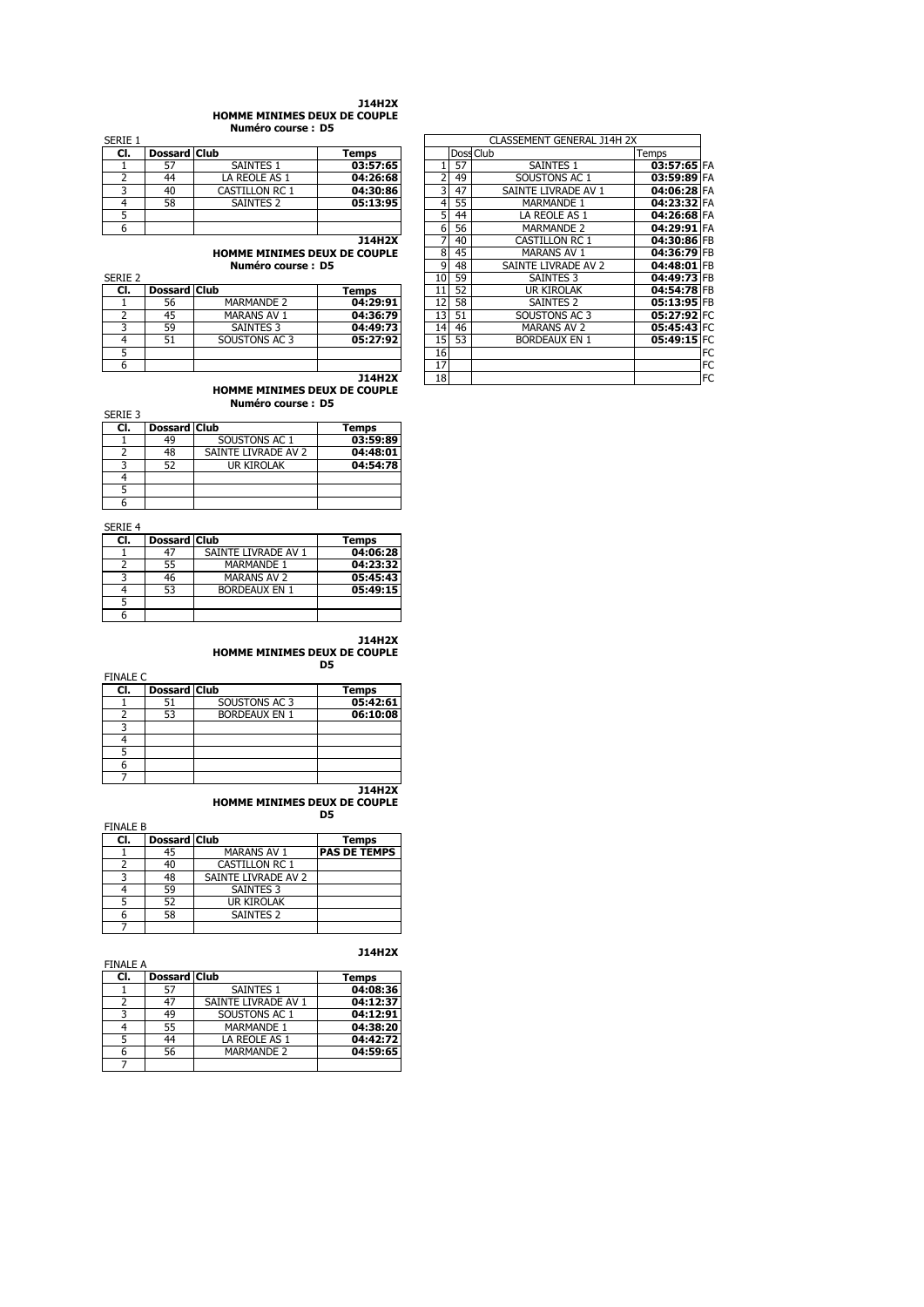#### **J14 H8X+ HOMMES MINIMES HUIT DE COUPLE BARRE Numéro course : D6**

SERIE 1 **Cl. Dossard Club Temps** <u>CL Dossard Club</u> Temps<br>1 65 LIBOURNE CN 1 03:36:34<br>2 68 BORDEAUX EN 1 03:49:87 2 68 BORDEAUX EN 1 **03:49:87** 3 66 LIBOURNE CN 2 **04:16:94** 4 67 NANTES UNIVERSITE 1 **04:24:26** 5 6 7 8

> **J14 H8X+ HOMMES MINIMES HUIT DE COUPLE BARRE**

**D6**

| <b>FINALE A</b> |              |                            |              |
|-----------------|--------------|----------------------------|--------------|
| CI.             | Dossard Club |                            | <b>Temps</b> |
|                 | 65           | <b>LIBOURNE CN 1</b>       | 03:43:89     |
|                 | 68           | <b>BORDEAUX EN 1</b>       | 03:56:07     |
|                 | 66           | <b>LIBOURNE CN 2</b>       | 04:28:82     |
|                 | 67           | <b>NANTES UNIVERSITE 1</b> | 04:40:57     |
|                 |              |                            |              |
|                 |              |                            |              |
|                 |              |                            |              |

**J16F1X**

# **Numéro course : D7**

|         | Numero course : D7 |                       |          |  |            |                           |                      |               |
|---------|--------------------|-----------------------|----------|--|------------|---------------------------|----------------------|---------------|
| SERIE 1 |                    |                       |          |  |            | CLASSEMENT GENERAL J16F1X |                      |               |
| CI.     | Dossard Club       |                       | Temps    |  |            |                           | Doss Club            | Temps         |
|         |                    | <b>GRENADE CN 1</b>   | 07:58:19 |  |            | 81                        | <b>MARMANDE</b>      | 07:53:61 FA   |
|         | 78                 | SAINTE LIVRADE AV 1   | 08:54:19 |  |            | 77                        | <b>GRENADE CN 1</b>  | $07:58:19$ FA |
|         | 75                 | <b>CASTILLON RC 1</b> | 09:23:01 |  |            | 82                        | <b>SAINTES</b>       | 08:17:79 FA   |
|         | 83                 | COGNAC <sub>1</sub>   | нс       |  |            | 79                        | <b>UR KIROLAK</b>    | 08:40:33 FA   |
|         |                    |                       |          |  |            | 78                        | SAINTE LIVRADE AV 1  | 08:54:19 FA   |
|         |                    |                       |          |  | $\epsilon$ | <b>75</b>                 | $CACTII$ $ON$ $DC$ 1 | $0.22.01$ EA  |

## **Numéro course : D7**

| SERIE 2 |                     |                     |              |
|---------|---------------------|---------------------|--------------|
| CI.     | <b>Dossard Club</b> |                     | <b>Temps</b> |
|         | 81                  | MARMANDE            | 07:53:61     |
|         | 82                  | <b>SAINTES</b>      | 08:17:79     |
|         | 79                  | <b>UR KIROLAK</b>   | 08:40:33     |
|         | 84                  | COGNAC <sub>2</sub> | 11:03:58     |
|         |                     |                     |              |
|         |                     |                     |              |

**J16F1X**

| <b>FINALE B</b> |                     | D7           |
|-----------------|---------------------|--------------|
| CI.             | <b>Dossard Club</b> | <b>Temps</b> |
|                 |                     |              |
|                 |                     |              |
|                 |                     |              |
|                 |                     |              |
|                 |                     |              |
| 6               |                     |              |
|                 |                     | -------      |

**J16F1X**

| <b>FINALE A</b> |                     |                     | D7           |
|-----------------|---------------------|---------------------|--------------|
| CI.             | <b>Dossard Club</b> |                     | <b>Temps</b> |
|                 | 81                  | <b>MARMANDE</b>     | 04:48:92     |
|                 | 77                  | <b>GRENADE CN 1</b> | 04:56:87     |
|                 | 82                  | <b>SAINTES</b>      | 05:01:45     |
|                 | 78                  | SAINTE LIVRADE AV 1 | 05:22:06     |
|                 | 79                  | UR KIROLAK          | 05:24:46     |
|                 |                     |                     |              |
|                 |                     |                     |              |

| SERIE 1 |                     |                       |               |  |    |           | CLASSEMENT GENERAL J16F1X |             |    |
|---------|---------------------|-----------------------|---------------|--|----|-----------|---------------------------|-------------|----|
| CI.     | <b>Dossard Club</b> |                       | Temps         |  |    | Doss Club |                           | Temps       |    |
|         | 77                  | <b>GRENADE CN 1</b>   | 07:58:19      |  |    | 81        | <b>MARMANDE</b>           | 07:53:61 FA |    |
|         | 78                  | SAINTE LIVRADE AV 1   | 08:54:19      |  |    | 77        | <b>GRENADE CN 1</b>       | 07:58:19 FA |    |
|         | 75                  | <b>CASTILLON RC 1</b> | 09:23:01      |  | 3  | 82        | <b>SAINTES</b>            | 08:17:79 FA |    |
| 4       | 83                  | COGNAC 1              | HС            |  |    | 79        | UR KIROLAK                | 08:40:33 FA |    |
| 5       |                     |                       |               |  | 5  | 78        | SAINTE LIVRADE AV 1       | 08:54:19 FA |    |
| 6       |                     |                       |               |  | 6  | 75        | CASTILLON RC 1            | 09:23:01 FA |    |
|         |                     |                       | <b>J16F1X</b> |  |    | 84        | COGNAC <sub>2</sub>       | 11:03:58 FB |    |
|         |                     |                       |               |  | 8  | 83        | COGNAC 1                  | нc          | FB |
|         | Numéro course: D7   |                       |               |  |    |           | FB                        |             |    |
| Serie 2 |                     |                       |               |  | 10 |           |                           |             | FB |
| CI.     | <b>Dossard Club</b> |                       | Temps         |  | 11 |           |                           |             | FB |
|         | 81                  | <b>MARMANDE</b>       | 07:53:61      |  | 12 |           |                           |             | FB |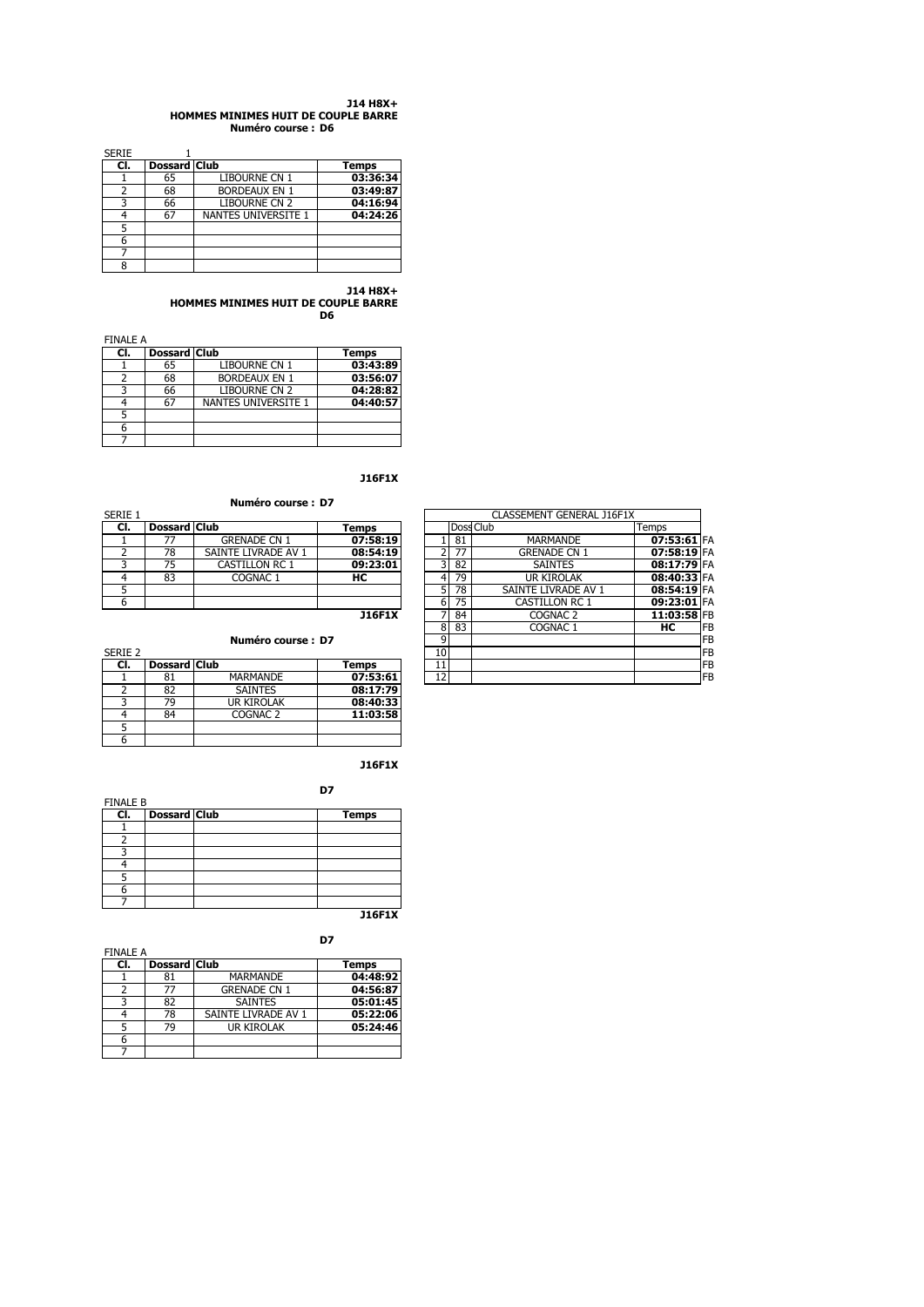#### **J16F 2X FEMME CADETTE DEUX DE COUPLE Numéro course : D8**

|         |              | .                    |              |
|---------|--------------|----------------------|--------------|
| SERIE 1 |              |                      |              |
| CI.     | Dossard Club |                      | <b>Temps</b> |
|         | 86           | LIBOURNE CN 1        | 04:15:35     |
|         | 89           | <b>BORDEAUX EN 2</b> | 04:21:71     |
| ર       | 88           | <b>BORDEAUX EN 1</b> | 04:29:78     |
|         | 87           | SOUSTONS AC 1        | 04:34:55     |
|         | 91           | <b>SAINTES 1</b>     | 04:49:10     |
|         |              |                      |              |
|         |              |                      |              |

**J16F 2X FEMME CADETTE DEUX DE COUPLE D8**

FINALE A **Cl. Dossard Club Temps** 1 86 LIBOURNE CN 1 **04:39:32** 2 89 BORDEAUX EN 2 **04:52:51**<br>
3 88 BORDEAUX EN 1 **04:58:39**<br>
4 87 SOUSTONS AC 1 **05:04:61**<br>
5 91 SAINTES 1 **05:31:17** 3 88 BORDEAUX EN 1 **04:58:39** 4 87 SOUSTONS AC 1 **05:04:61** 5 91 SAINTES 1 **05:31:17** 6 7

**J16H1X**

# **Numéro course : D10**

|         |                     | <b>NUMBER COUPLE</b> : DIV |               |           |                           |       |
|---------|---------------------|----------------------------|---------------|-----------|---------------------------|-------|
| SERIE 1 |                     |                            |               |           | CLASSEMENT GENERAL J16H1X |       |
| CI.     | <b>Dossard Club</b> |                            | Temps         | Doss Club |                           | Temps |
|         | 107                 | <b>MARMANDE 2</b>          | 04:11:48      | 107       | <b>MARMANDE 2</b>         | 04    |
|         | 96                  | <b>GRENADE CN 1</b>        | 04:18:29      | 2 105     | <b>UR KIROLAK1</b>        | 04    |
|         | 113                 | UR KIROLAK2                | 04:18:60      | 3 102     | SOUSTONS AC 1             | 04    |
|         | 97                  | LANGON SN 1                | 04:31:99      | 96        | <b>GRENADE CN 1</b>       | 04    |
|         | 95                  | COGNAC YRC 1               | 06:03:78      | 5 1 1 3   | UR KIROLAK2               | 04    |
| 6       | 99                  | <b>MARANS AV 1</b>         | 07:37:40      | 6 111     | ARKOTE1                   | 04    |
|         |                     |                            | <b>J16H1X</b> | 7 101     | NANTES UNIVERSITE 1       | 04    |

| Numéro course: D10 |  |
|--------------------|--|
|--------------------|--|

| SERIE Z |                     |                     |               |
|---------|---------------------|---------------------|---------------|
| CI.     | <b>Dossard Club</b> |                     | Temps         |
|         | 105                 | UR KIROLAK1         | 04:14:17      |
|         | 111                 | ARKOTE1             | 04:20:05      |
|         | 101                 | NANTES UNIVERSITE 1 | 04:23:03      |
|         | 110                 | <b>SAINTES 2</b>    | 04:36:57      |
|         | 109                 | <b>SAINTES</b>      | 04:49:47      |
|         | 108                 | <b>MARMANDE 3</b>   | 05:02:78      |
|         |                     |                     | <b>J16H1X</b> |

| CI.     | <b>Dossard Club</b> |                     | <b>Temps</b>  |  |                |     | Doss Club           | Temps         |  |
|---------|---------------------|---------------------|---------------|--|----------------|-----|---------------------|---------------|--|
|         | 107                 | <b>MARMANDE 2</b>   | 04:11:48      |  |                | 107 | <b>MARMANDE 2</b>   | 04:11:48 FA   |  |
| 2       | 96                  | <b>GRENADE CN 1</b> | 04:18:29      |  | 2              | 105 | UR KIROLAK1         | 04:14:17 FA   |  |
| 3       | 113                 | UR KIROLAK2         | 04:18:60      |  | 3              | 102 | SOUSTONS AC 1       | 04:15:59 FA   |  |
| 4       | 97                  | LANGON SN 1         | 04:31:99      |  | $\overline{4}$ | 96  | <b>GRENADE CN 1</b> | 04:18:29 FA   |  |
| 5       | 95                  | COGNAC YRC 1        | 06:03:78      |  | 5              | 113 | UR KIROLAK2         | 04:18:60 FA   |  |
| 6       | 99                  | <b>MARANS AV 1</b>  | 07:37:40      |  | 6              | 111 | ARKOTE1             | 04:20:05 FA   |  |
|         |                     |                     | <b>J16H1X</b> |  | 7              | 101 | NANTES UNIVERSITE 1 | 04:23:03 FB   |  |
|         |                     |                     |               |  | 8              | 106 | <b>MARMANDE 1</b>   | 04:23:17 FB   |  |
|         | Numéro course: D10  |                     |               |  | 9              | 97  | LANGON SN 1         | 04:31:99 FB   |  |
| Serie 2 |                     |                     |               |  | 10             | 114 | ARKOTE2             | 04:32:85 FB   |  |
| CI.     | <b>Dossard Club</b> |                     | <b>Temps</b>  |  | 11             | 110 | <b>SAINTES 2</b>    | 04:36:57 FB   |  |
|         | 105                 | UR KIROLAK1         | 04:14:17      |  | 12             | 98  | LANGON SN 2         | 04:47:41 FB   |  |
| 2       | 111                 | ARKOTE1             | 04:20:05      |  | 13             | 109 | <b>SAINTES</b>      | 04:49:47 FC   |  |
| 3       | 101                 | NANTES UNIVERSITE 1 | 04:23:03      |  | 14             | 104 | SOUSTONS AC 3       | 04:56:62 FC   |  |
| 4       | 110                 | SAINTES 2           | 04:36:57      |  | 15             | 108 | <b>MARMANDE 3</b>   | 05:02:78 FC   |  |
| 5       | 109                 | <b>SAINTES</b>      | 04:49:47      |  | 16             | 100 | <b>MARANS AV 2</b>  | $05:10:17$ FC |  |
| 6       | 108                 | <b>MARMANDE 3</b>   | 05:02:78      |  | 17             | 95  | <b>COGNAC YRC 1</b> | 06:03:78 FC   |  |
|         |                     |                     | <b>J16H1X</b> |  | 18             | 99  | <b>MARANS AV 1</b>  | 07:37:40 FC   |  |
|         |                     |                     |               |  |                |     |                     |               |  |

٦

## **Numéro course : D10**

|         |              | NUMERO COUISE . DIV |              |
|---------|--------------|---------------------|--------------|
| SERIE 3 |              |                     |              |
| CI.     | Dossard Club |                     | <b>Temps</b> |
|         | 102          | SOUSTONS AC 1       | 04:15:59     |
| 2       | 106          | <b>MARMANDE 1</b>   | 04:23:17     |
| ર       | 114          | ARKOTE2             | 04:32:85     |
| 4       | 98           | LANGON SN 2         | 04:47:41     |
|         | 104          | SOUSTONS AC 3       | 04:56:62     |
|         | 100          | <b>MARANS AV 2</b>  | 05:10:17     |

## **J16H1X**

| <b>FINALE C</b> |                     |                    | <b>D10</b>   |
|-----------------|---------------------|--------------------|--------------|
| CI.             | <b>Dossard Club</b> |                    | <b>Temps</b> |
|                 | 104                 | SOUSTONS AC 3      | 05:17:43     |
| 2               | 108                 | <b>MARMANDE 3</b>  | 05:28:52     |
| 3               | 109                 | <b>SAINTES</b>     | 05:28:95     |
| 4               | 100                 | <b>MARANS AV 2</b> | 06:00:65     |
| 5               | 99                  | <b>MARANS AV 1</b> | 06:46:08     |
|                 | 95                  | COGNAC YRC 1       | 06:52:70     |
|                 |                     |                    |              |

**J16H1X**

| <b>FINALE B</b> |                     |                      | <b>D10</b>    |
|-----------------|---------------------|----------------------|---------------|
| CI.             | <b>Dossard Club</b> |                      | <b>Temps</b>  |
|                 | 106                 | <b>MARMANDE 1</b>    | 04:46:04      |
| 2               | 101                 | NANTES UNIVERSITE 1  | 04:59:12      |
| ٦               | 97                  | <b>LANGON SN 1</b>   | 05:09:82      |
|                 | 110                 | SAINTES <sub>2</sub> | 05:10:72      |
| 5               | 95                  | COGNAC YRC 1         | 05:17:75      |
|                 | 114                 | ARKOTE2              | <b>ABSENT</b> |
|                 |                     |                      |               |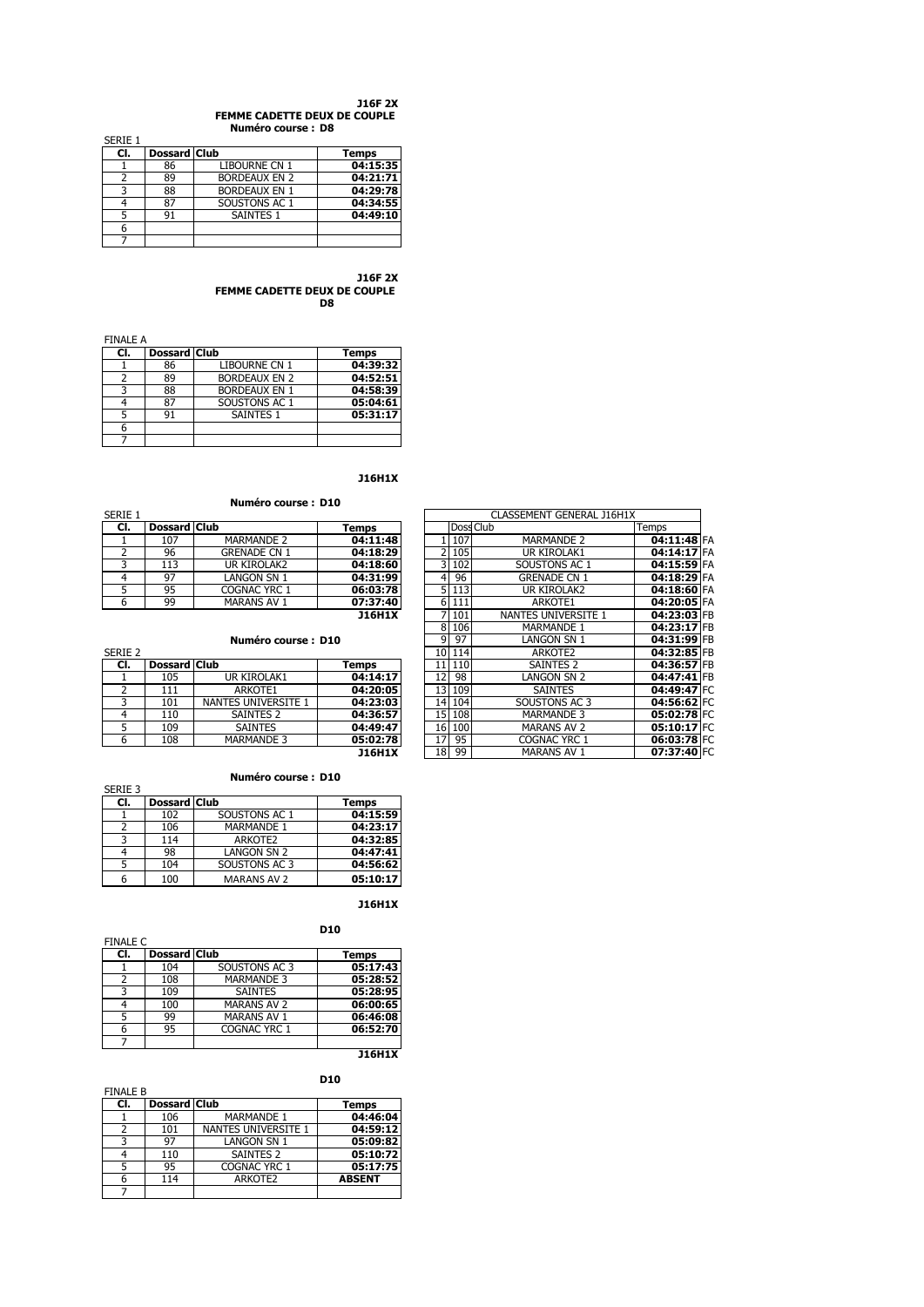## **J16H1X**

**D10**

|                 |                     |                     | ---          |
|-----------------|---------------------|---------------------|--------------|
| <b>FINALE A</b> |                     |                     |              |
| CI.             | <b>Dossard Club</b> |                     | <b>Temps</b> |
|                 | 107                 | <b>MARMANDE 2</b>   | 04:36:27     |
| 2               | 105                 | UR KIROLAK1         | 04:37:87     |
| ঽ               | 113                 | UR KIROLAK2         | 04:46:68     |
|                 | 102                 | SOUSTONS AC 1       | 04:48:44     |
|                 | 96                  | <b>GRENADE CN 1</b> | 04:57:98     |
|                 | 111                 | ARKOTE1             | 05:00:20     |
|                 |                     |                     |              |

#### **HJ164X HJ16 8+ HJ18 8+ HOMME CADET QUATRE DE COUPLE HUIT ET HUIT JUNIORS Numéro course : D12 D13 D19**

| <b>SERIE</b> |                     |                      |              |
|--------------|---------------------|----------------------|--------------|
| CI.          | <b>Dossard Club</b> |                      | <b>Temps</b> |
|              | 157                 | <b>BORDEAUX EN</b>   | 03:08:77     |
| フ            | 130                 | <b>BORDEAUX EN 1</b> | 03:23:10     |
| 3            | 131                 | LIBOURNE CN 1        | 03:28:77     |
|              | 158                 | <b>ARKOTE</b>        | 03:29:71     |
| 5            | 122                 | <b>MARMANDE</b>      | 03:55:08     |
| 6            |                     |                      |              |
|              |                     |                      |              |
| 8            |                     |                      |              |

### **HJ164X HJ16 8+ HJ18 8+ HOMME CADET QUATRE DE COUPLE HUIT ET HUIT JUNIORS D12 D13 D19**

| <b>FINALE A</b> |                     |                      |              |
|-----------------|---------------------|----------------------|--------------|
| CI.             | <b>Dossard Club</b> |                      | <b>Temps</b> |
|                 | 157                 | <b>BORDEAUX EN</b>   | 03:32:16     |
|                 | 130                 | <b>BORDEAUX EN 1</b> | 03:44:66     |
|                 | 131                 | <b>LIBOURNE CN 1</b> | 03:55:84     |
|                 | 158                 | <b>ARKOTE</b>        | 03:59:87     |
|                 | 122                 | <b>MARMANDE</b>      | 04:52:38     |
| 6               |                     |                      |              |
|                 |                     |                      |              |

## **FJ182X FJ184X**

## **FEMME JUNIORE DEUX DE COUPLE ET QUATRE DE COUPLE Numéro course : D14 ET D15**

| <b>SERIE</b> |     |                     |                      |              |
|--------------|-----|---------------------|----------------------|--------------|
|              | CI. | <b>Dossard Club</b> |                      | <b>Temps</b> |
|              |     | 141                 | <b>UR KIROLAK</b>    | 03:53:20     |
|              |     | 140                 | NANTES UNIVERSITE 1  | 03:55:70     |
|              | ٦   | 142                 | <b>BORDEAUX EN</b>   | 04:07:52     |
|              |     | 136                 | <b>LIBOURNE CN 1</b> | 04:48:45     |
|              | 5   |                     |                      |              |
|              | 6   |                     |                      |              |
|              |     |                     |                      |              |
|              | ႙   |                     |                      |              |

### **FJ182X FJ184X**

## **FEMME JUNIOR DEUX DE COUPLE ET QUATRE DE COUPLE D14 ET D15**

FINALE A **Club Club Club Temps**<br> **COMPOSE 141 COMPOSE 144:72** 1 141 UR KIROLAK **04:44:72**<br>2 140 NANTES UNIVERSITE 1 **04:52:76** 2 140 NANTES UNIVERSITE 1 **04:52:76** 3 142 BORDEAUX EN **05:26:72** LIBOURNE CN 1 5 6

7

## **HJ18 4+ HJ18 4X JUNIORS HOMME QUATRE BARRE ET QUATRE DE COUPLE Numéro course : D17 ET D18**

| <b>SERIE</b> |                     |                   |              |
|--------------|---------------------|-------------------|--------------|
| CI.          | <b>Dossard Club</b> |                   | <b>Temps</b> |
|              | 151                 | LIBOURNE CN 1     | 03:23:24     |
|              | 152                 | <b>UR KIROLAK</b> | 03:24:84     |
|              |                     |                   |              |
|              |                     |                   |              |
|              |                     |                   |              |
| 6            |                     |                   |              |
|              |                     |                   |              |
| я            |                     |                   |              |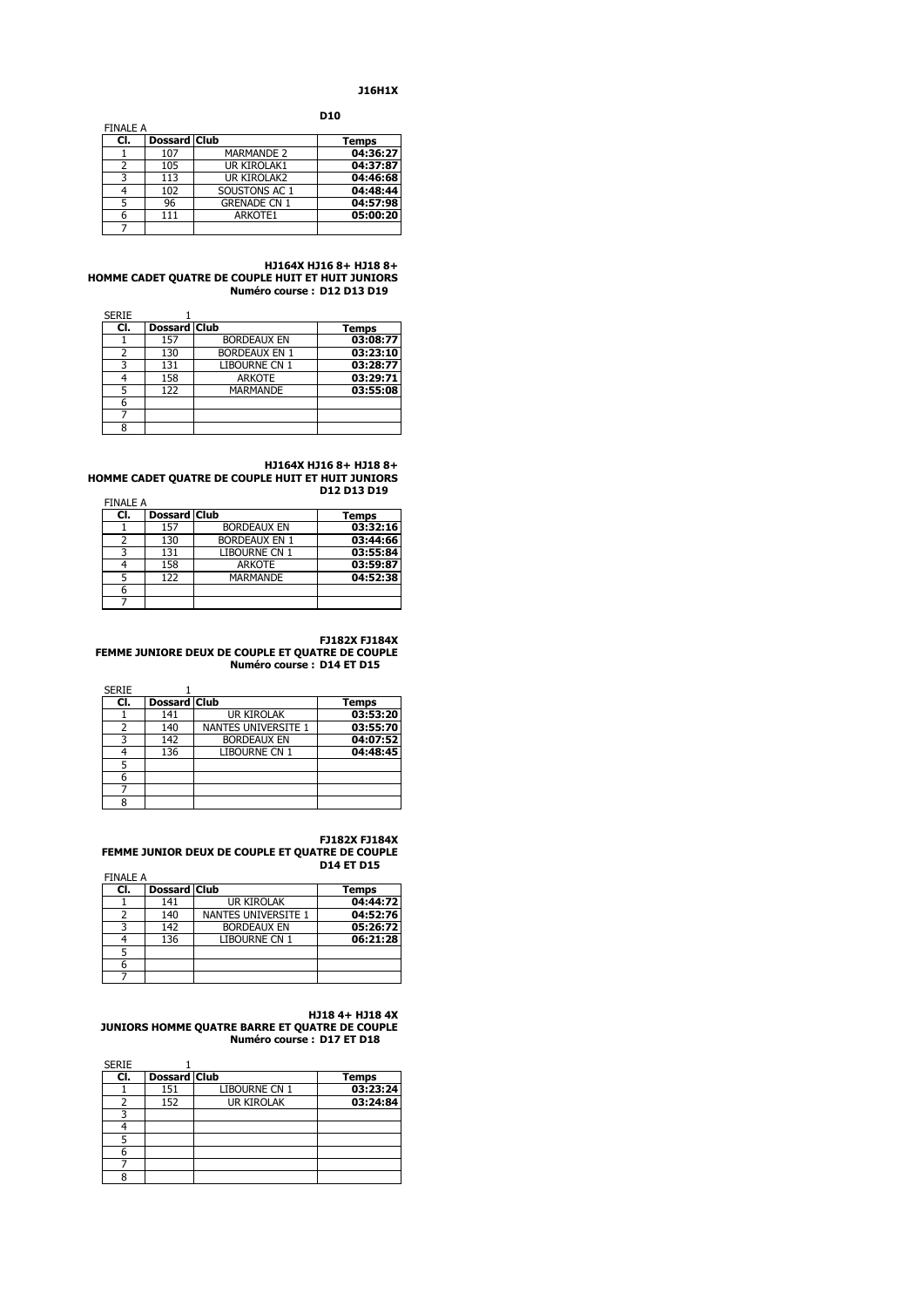#### **HJ18 4+ HJ18 4X JUNIORS HOMME QUATRE BARRE ET QUATRE DE COUPLE D17 ET D18** FINALE A

| <b>FINALE A</b> |                     |               |              |
|-----------------|---------------------|---------------|--------------|
| CI.             | <b>Dossard Club</b> |               | <b>Temps</b> |
|                 | 151                 | LIBOURNE CN 1 | 04:01:12     |
|                 | 152                 | UR KIROLAK    | 04:13:68     |
|                 |                     |               |              |
|                 |                     |               |              |
|                 |                     |               |              |
|                 |                     |               |              |
|                 |                     |               |              |

**SM2X**

**SENIORS MIXTE DEUX DE COUPLE Numéro course : D20**

| <b>SERIE</b> |                     |                   |          |
|--------------|---------------------|-------------------|----------|
| CI.          | <b>Dossard Club</b> |                   | Temps    |
|              | 189                 | <b>VILLENEUVE</b> | 01:39:15 |
| ่า           | 160                 | COGNAC YRC 1      | 01:42:82 |
|              |                     |                   |          |
|              |                     |                   |          |
|              |                     |                   |          |
| 6            |                     |                   |          |
|              |                     |                   |          |
| 8            |                     |                   |          |

**SM2X**

**SENIORS MIXTE DEUX DE COUPLE D20**

| <b>FINALE A</b> |                     |                   | vzu          |
|-----------------|---------------------|-------------------|--------------|
| CI.             | <b>Dossard Club</b> |                   | <b>Temps</b> |
|                 | 189                 | <b>VILLENEUVE</b> | 01:49:61     |
|                 | 160                 | COGNAC YRC 1      | 02:02:72     |
|                 |                     |                   |              |
|                 |                     |                   |              |
|                 |                     |                   |              |
|                 |                     |                   |              |
|                 |                     |                   |              |

# **SH2X**

**SH2X**

## **DEUX DE COUPLE SENIORS Numéro course : D24**

| RIE 1          |                     |                     |                        |  | <b>CLASSEMENT GENERAL HS2X</b> |                      |               |  |
|----------------|---------------------|---------------------|------------------------|--|--------------------------------|----------------------|---------------|--|
| CI.            | <b>Dossard Club</b> |                     | Temps                  |  |                                | Doss Club            | Temps         |  |
|                | 165                 | COGNAC YRC 1        | 01:38:16               |  | 191                            | <b>LIBOURNE CN 1</b> | $01:36:84$ FA |  |
| 2              | 168                 | NANTES UNIVERSITE 1 | 01:39:68               |  | 165                            | <b>COGNAC YRC 1</b>  | $01:38:16$ FA |  |
| 3              | 190                 | <b>MARMANDE</b>     | 01:42:04               |  | 168                            | NANTES UNIVERSITE 1  | $01:39:68$ FA |  |
| $\overline{4}$ | 169                 | <b>BORDEAUX EN</b>  | 01:42:97               |  | 4 190                          | MARMANDE             | 01:42:04 FA   |  |
| 5              | 172                 | <b>NAVARRE 2</b>    | 01:58:83               |  | 169                            | <b>BORDEAUX EN</b>   | 01:42:97 FA   |  |
| 6              | 173                 | NAVARRE 3           | 02:01:97               |  | 166                            | COGNAC YRC 2         | 01:47:99 FA   |  |
|                |                     |                     | SH <sub>2</sub> X      |  | 167                            | LANGON SN 1          | 01:50:79 FB   |  |
|                |                     |                     | DEUX DE COUPLE SENTORS |  | 8 170                          | <b>SAINTFS</b>       | $01:54:65$ FR |  |

**DEUX DE COUPLE SENIORS D24**

|         | <b>DEUX DE COUPLE SENIORS</b> |                    |          |  | 170    | <b>SAINTES</b>   | 01:54:65 FB |    |
|---------|-------------------------------|--------------------|----------|--|--------|------------------|-------------|----|
|         |                               | Numéro course: D24 |          |  | 172    | <b>NAVARRE 2</b> | 01:58:83 FE |    |
| Serie 2 |                               |                    |          |  | 10 173 | <b>NAVARRE 3</b> | 02:01:97 FB |    |
| CI.     | <b>Dossard Club</b>           |                    | Temps    |  |        |                  |             | FB |
|         | 191                           | LIBOURNE CN 1      | 01:36:84 |  |        |                  |             | FB |
|         | 166                           | COGNAC YRC 2       | 01:47:99 |  |        |                  |             |    |
|         | 167                           | LANGON SN 1        | 01:50:79 |  |        |                  |             |    |
|         | 170                           | <b>SAINTES</b>     | 01:54:65 |  |        |                  |             |    |

| <b>ES UNIVERSITE 1</b> | 01:39:68                      |  |    | 165    | <b>COGNAC YRC 1</b> | 01:38:16 FA   |    |
|------------------------|-------------------------------|--|----|--------|---------------------|---------------|----|
| MARMANDE               | 01:42:04                      |  |    | 168    | NANTES UNIVERSITE 1 | 01:39:68 FA   |    |
| ORDEAUX EN             | 01:42:97                      |  | 4  | 190    | <b>MARMANDE</b>     | 01:42:04 FA   |    |
| NAVARRE 2              | 01:58:83                      |  | 5. | 169    | <b>BORDEAUX EN</b>  | 01:42:97 FA   |    |
| NAVARRE 3              | 02:01:97                      |  |    | 166    | COGNAC YRC 2        | 01:47:99 FA   |    |
| SH <sub>2</sub> X      |                               |  |    | 167    | LANGON SN 1         | $01:50:79$ FB |    |
|                        | <b>DEUX DE COUPLE SENIORS</b> |  | 8  | 170    | <b>SAINTES</b>      | $01:54:65$ FB |    |
| Numéro course: D24     |                               |  |    | 172    | <b>NAVARRE 2</b>    | $01:58:83$ FB |    |
|                        |                               |  |    | 10 173 | <b>NAVARRE 3</b>    | 02:01:97 FB   |    |
|                        | Temps                         |  | 11 |        |                     |               | FB |
| Bourne CN 1            | 01:36:84                      |  | 12 |        |                     |               | FB |
| <b>DGNAC YRC 2</b>     | 01-47-99                      |  |    |        |                     |               |    |

## FINALE B

5 6

SERIE 1

| <b>FINALE D</b><br>CI. | <b>Dossard Club</b> | <b>Temps</b> |
|------------------------|---------------------|--------------|
|                        |                     |              |
|                        |                     |              |
|                        |                     |              |
|                        |                     |              |
|                        |                     |              |
|                        |                     |              |
|                        |                     |              |